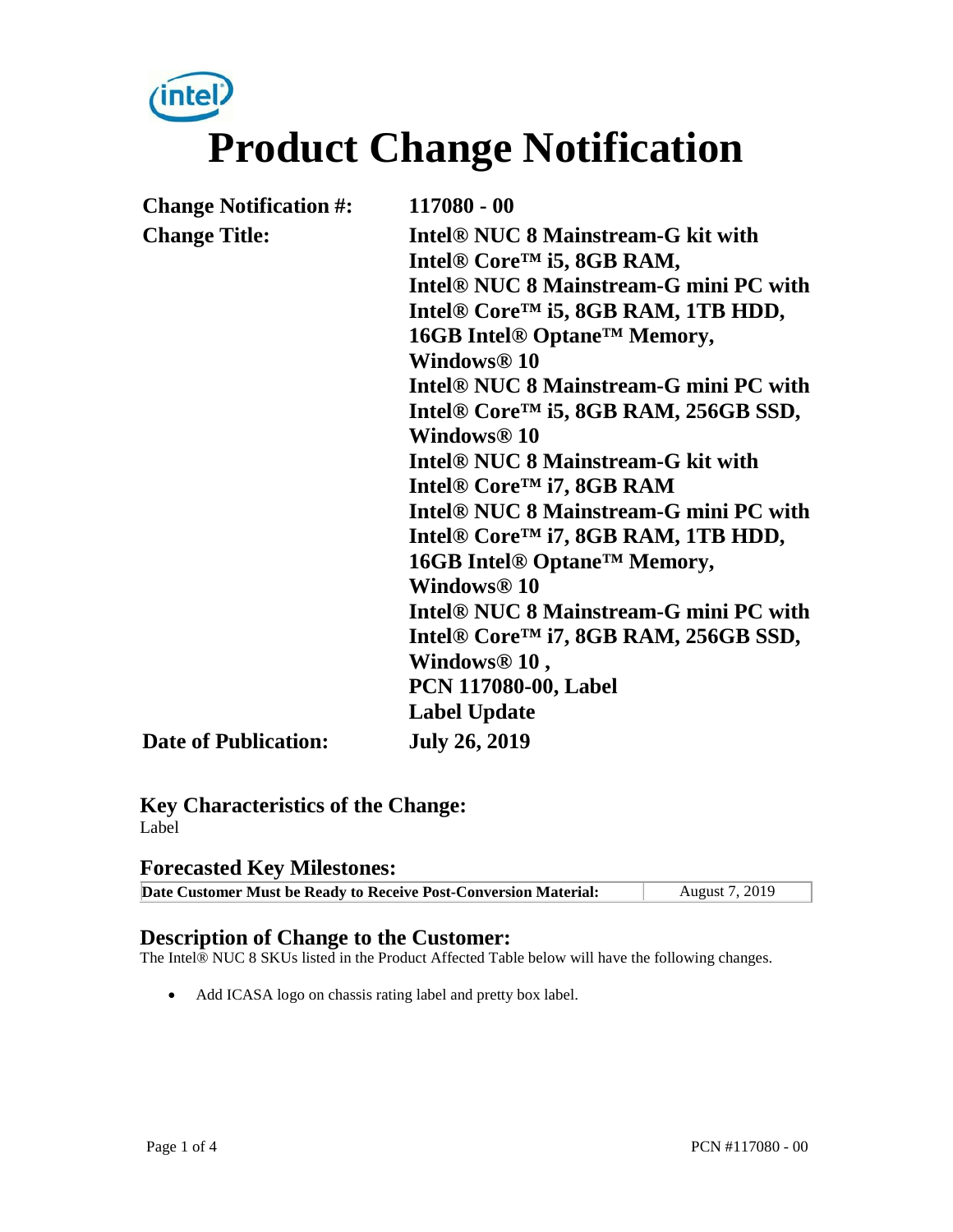



#### **Customer Impact of Change and Recommended Action:**

The change to the label does not affect the functionality of the product. Customer should be aware of these change and take any actions so as to not impact their receiving and integration of product with the new label.

Milestone dates are estimates and subject to change based on business and operational conditions.

Customer can expect to receive mixed inventory until current inventory levels are depleted.

Please contact your local Intel Field Sales Rep if you have any further questions about these changes.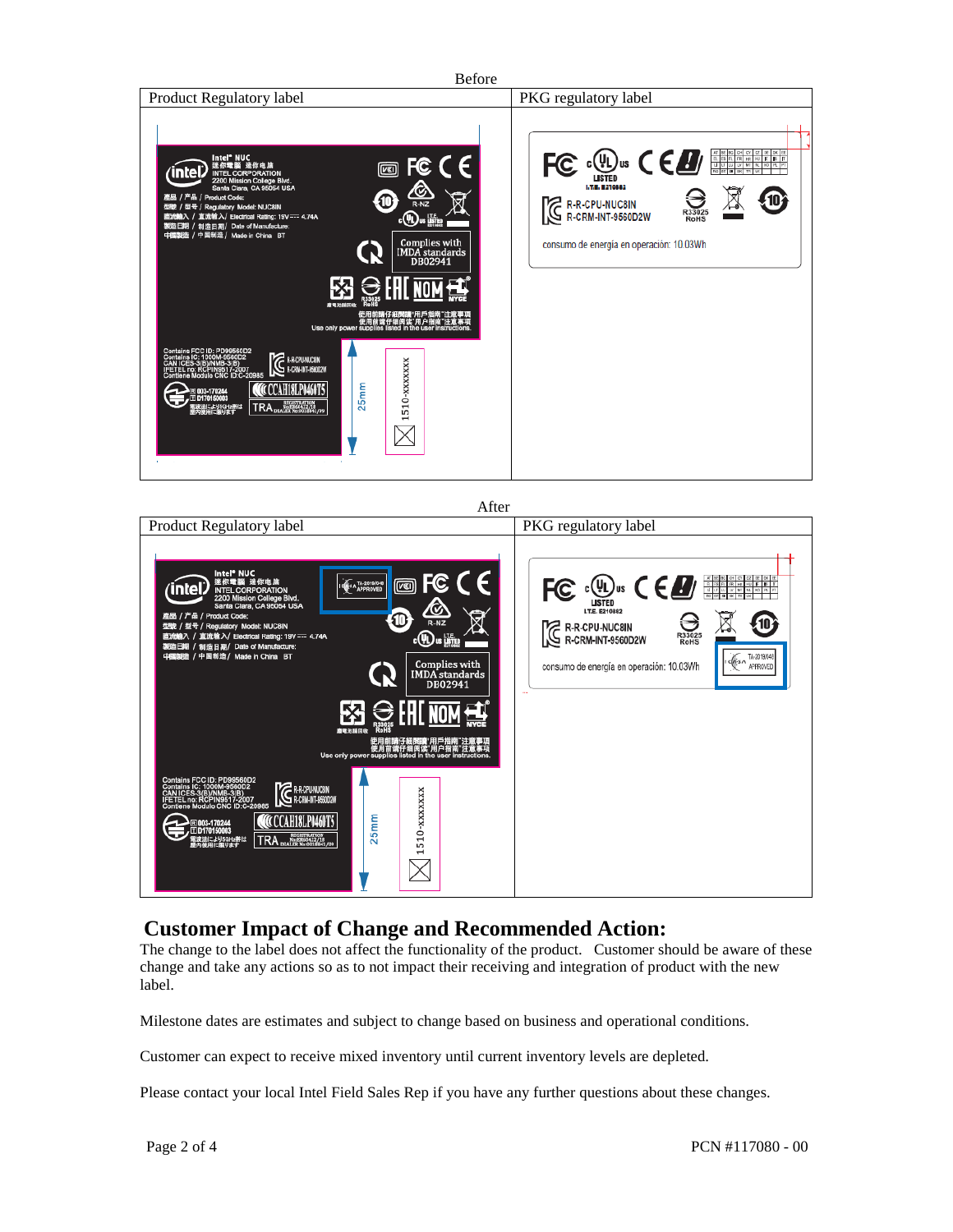| I Tougles Anteclea / Thier Orgering Coucs. |                                                                      |                       |  |  |
|--------------------------------------------|----------------------------------------------------------------------|-----------------------|--|--|
| MMH                                        | <b>Pre Change SA</b>                                                 | <b>Post Change SA</b> |  |  |
| 999AHL                                     | K29938-403                                                           | K29938-404            |  |  |
| 999AHM                                     | K29938-403                                                           | K29938-404            |  |  |
| 999AHN                                     | K29938-403                                                           | K29938-404            |  |  |
| 999AHP                                     | K29938-403                                                           | K29938-404            |  |  |
| 999F4Z                                     | K47340-403                                                           | K47340-404            |  |  |
| 999F50                                     | K47340-403                                                           | K47340-404            |  |  |
| 999F51                                     | K47339-402                                                           | K47339-403            |  |  |
| 999F9J                                     | K47344-402                                                           | K47344-403            |  |  |
| 999F9L                                     | K29939-403                                                           | K29939-404            |  |  |
| 999FA4                                     | K29939-403                                                           | K29939-404            |  |  |
| 999FA5                                     | K29939-403                                                           | K29939-404            |  |  |
| 999FA6                                     | K29939-403                                                           | K29939-404            |  |  |
| 999FA8                                     | K47348-403                                                           | K47348-404            |  |  |
| 999FA9                                     | K47348-403                                                           | K47348-404            |  |  |
|                                            | BXNUC8I5INHPA2<br>BXNUC8I5INHPA1<br>BXNUC8I7INHPA1<br>BXNUC8I7INHPA2 |                       |  |  |

### **Products Affected / Intel Ordering Codes:**

## **PCN Revision History:**

**Date of Revision: Revision Number: Reason:** July 26, 2019 00 Originally Originally Published PCN